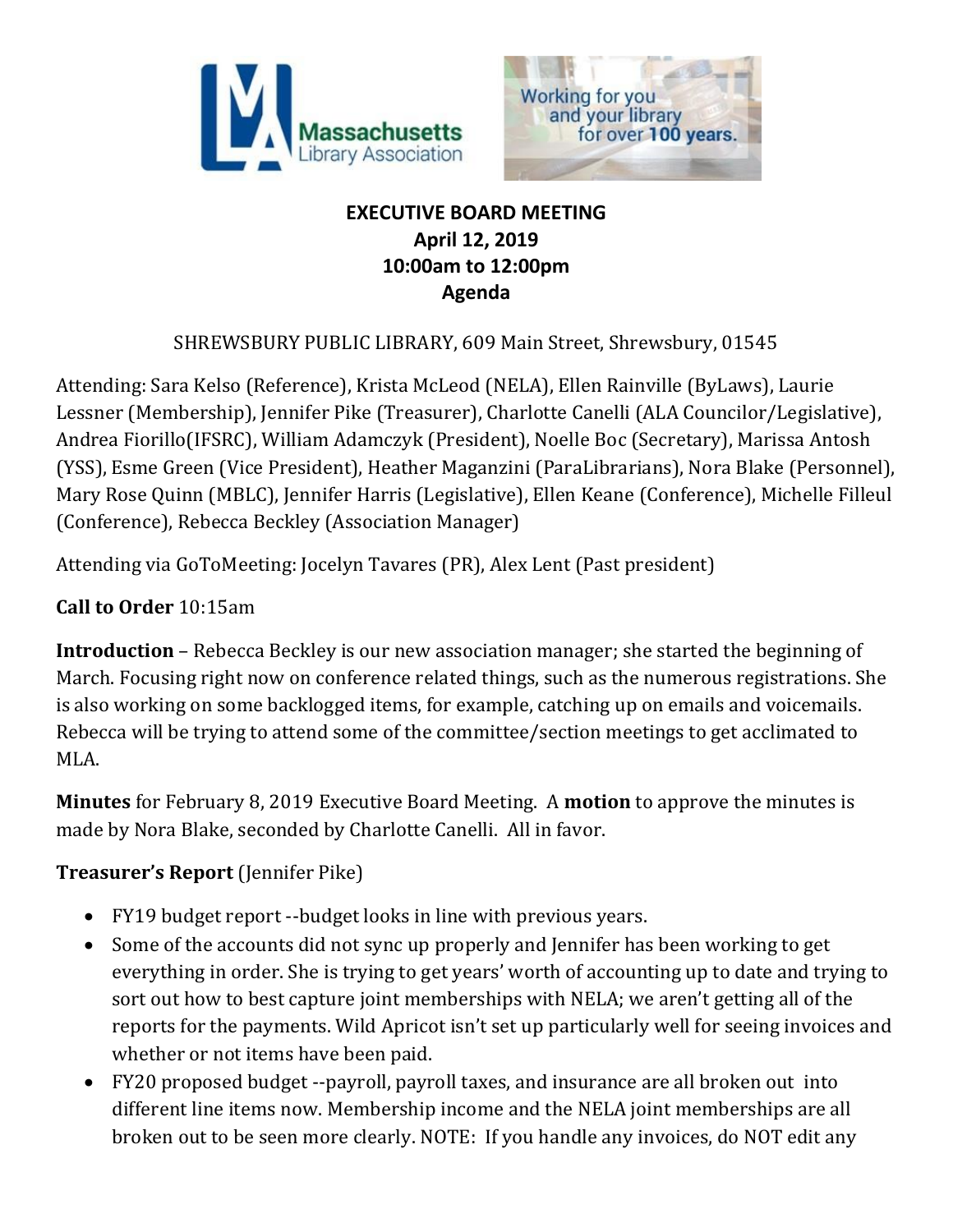settled invoices, those will need to be voided. All committee expenses are included in the Committee Expenses lines, outside of Conference costs.

- **Motion** to accept the FY19 Treasurer's report by Ellen Rainville, seconded by Esme Green. All in favor.
- **Motion** to approve the FY20 proposed budget by Marissa Antosh, seconded by Esme Green. All in favor.
- **Motion** to void outstanding invoices dated prior to January 1, 2019, by Ellen Rainville, seconded by Jennifer Harris. All in favor.

## **Personnel Committee** (Nora Blake)

• Bookkeeper update—Nora has been looking to hire a bookkeeper for MLA. She has identified a couple of bookkeeping services, and been narrowing down what their exact work would be. Bringing in a bookkeeper at the end of this fiscal year has plusses and minuses for their knowledge base of our association finances. The bookkeeper will receive our budget information in a way to still be determined and it is hoped to have one on board in the next couple of months.

## **Conference Update** (Ellen Keane)

- Being held May 20-22. On track with sponsors--we're sold out with vendors already, which is extremely positive.
- There has been some minor pushback about the meals being included; more from comped registrations where people were expecting free lunch but do need to pay for that (comp registrations do not include food).
- Question around institutional membership prices as they didn't include factoring in lunches this year. A Platinum membership includes five memberships and three one day passes to conference. A Gold membership includes is three memberships and two one day passes to conference.
- Contact Kristen Collins about institutional membership questions and conference registrations, but CC Rebecca Beckley on it so she can get a heads up on issues for next year.
- Also contact Kristen Collins with complicated registration questions for this year, but again CC Rebecca Beckley.
- 2020 conference will be back on Cape Cod in Hyannis.
- **Free Conference and free membership discussion**--Kay Bader has been reduced to four scholarships—this pays for all conference meals, accommodations and three days of conference, a one year membership to MLA and travel expenses. A discussion about whether other sections being able to provide free conference or memberships will be tabled for discussion at the June Executive Board meeting.
- **Institutional Memberships**-- joint NELA memberships were NOT included in these, but there is some confusion around this. Application for NELA membership can be made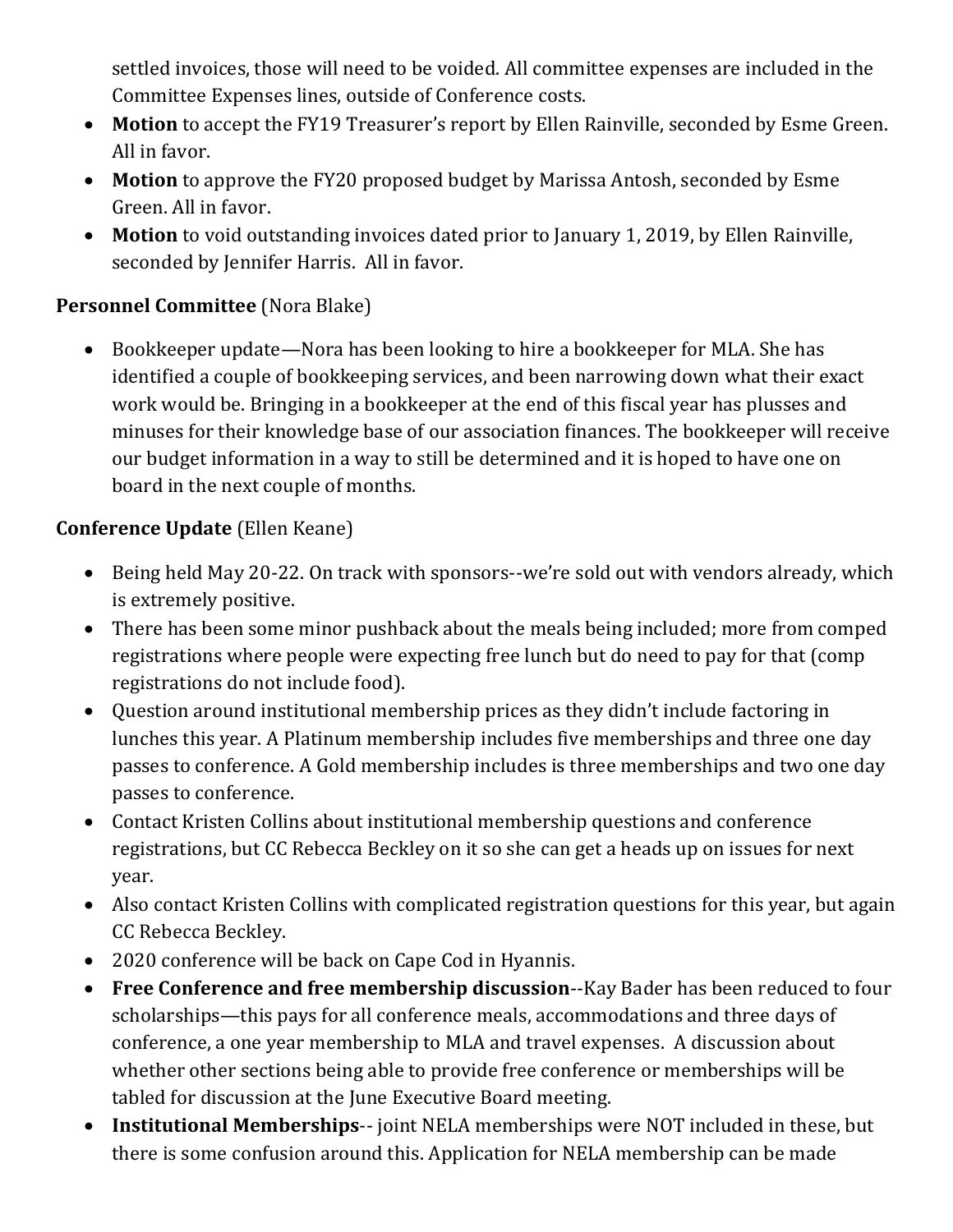available with the memberships for institutions on the web page. The membership registration page online can be rewritten to make that clearer. Any changes to our handling of memberships needs to go to an annual meeting. Discussion around the fact of whether or not MLA makes some money with institutional memberships, or whether we end up losing money. The numbers will be looked at after conference to see if there is a difference.

- **Question about speakers at conference**--right now speaker get comped registration, but that's money MLA loses. But what's their incentive to come and present without getting free registration? Can look at different accounting around compensating speakers vs. not compensating them and local speakers vs. out of state speakers, etc. and have another discussion in June or August.
- Question around if we should advertise what the lunch actually is. General consensus was no: it can be a negative if you have to itemize every expense in your town or it can lead to more arguments about why should you have to pay for it.

**Strategic Plan Update** – A periodic reminder to review the strategic plan with your section or committee and to add to it into the notes field if you complete any of the tasks.

#### **Committee Reports**

- **Changeover meeting in June** We are planning a longer introductory meeting with lunch included to pass down duties to the new chairs of the sections or committees. The idea is to have the incoming/outgoing chairs give a whole board introduction to their group and also to have some general education around the finances for the board. This meeting is tentatively planned from 10am until 2pm, and will include a regular business meeting. Location to be determined.
- **MBLC Report** (MaryRose Quinn)
	- o Six sites in MA will be census sites; we've been losing government seats in congress each time census and can't afford to lose another. For every person who is undercounted in this state, \$4200 is lost. MLA can play an important role in getting the information out about the census. Undercounted people tend to be vulnerable populations. Would be great if all libraries could offer a place for people to fill out the census in safety. Idea is to reach out to your town clerks about partnering with the census. MBLC will be sending out an all libraries message about this soon.
	- o Budgets—MBLC's requests have gotten fulfilled; Center for the Book was level funded as opposed to getting zeroed out, which is an improvement.
	- o In Everett right now, City Council meeting where the mayor asked to eliminate the Board of Library Trustees. The mayor appoints the trustees in Everett. This move is for the mayor to be able to directly hire and fire the library director/staff, and then be able to control their contracts. The town's own lawyer found out that the will for the library (built with a private bequest) will not allow them to dispose of having library trustees. Some of the duties of the trustees have been changed. This